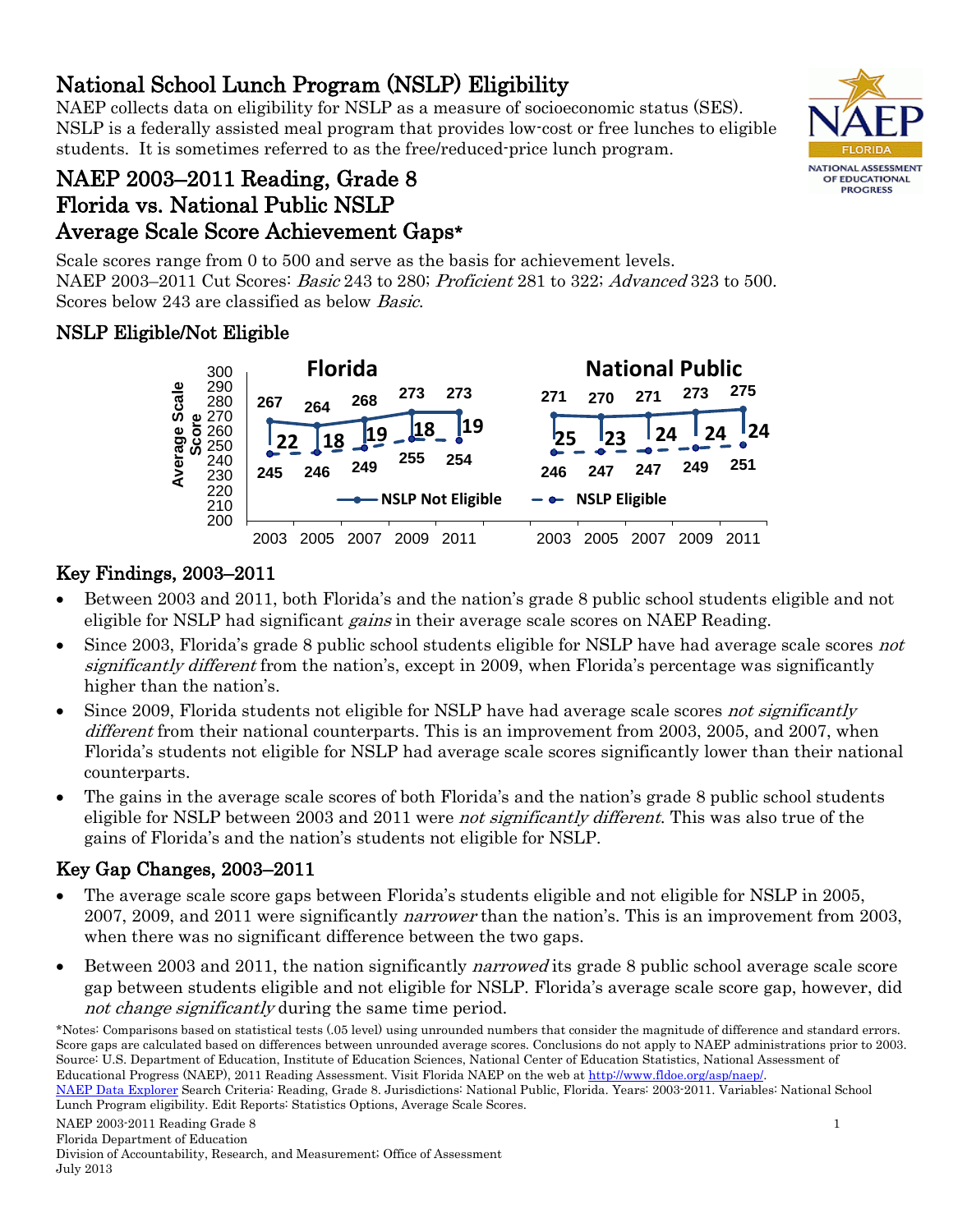# NAEP 2003–2011 Reading, Grade 8 Florida vs. National Public NSLP At or above *Basic* Achievement Gaps\*



Scale scores range from 0 to 500 and serve as the basis for achievement levels. NAEP 2003–2011 Cut Scores: Basic 243 to 280; Proficient 281 to 322; Advanced 323 to 500. Scores below 243 are classified as below Basic.

### NSLP Eligible/Not Eligible



### Key Findings, 2003–2011

- Between 2003 and 2011, both Florida and the nation had significant *gains* in the percentage of grade 8 public school students eligible and not eligible for NSLP performing at or above *Basic* on NAEP Reading.
- The percentage of Florida's grade 8 public school students eligible for NSLP performing at or above Basic has continued to be *not significantly different* from the nation's, except in 2009, when Florida had a significantly higher percentage than the nation's.
- The percentage of Florida students not eligible for NSLP scoring at or above *Basic* was not significantly different from the nation's in 2009 and 2011. This is an improvement from 2003, 2005, and 2007, when Florida's percentages were significantly *lower* than the nation's.
- Between 2003 and 2011, the gains in the percentages of Florida's and the nation's grade 8 public school students eligible for NSLP scoring at or above *Basic* were *not significantly different*. This was also true of the gains of Florida's and the nation's students not eligible for NSLP.

### Key Gap Changes, 2003–2011

- In 2005, 2007, and 2009, the achievement gaps between Florida's grade 8 public school students eligible and not eligible for NSLP performing at or above Basic were significantly narrower than the nation's. Florida's and the nation's achievement gaps between those eligible and not eligible for NSLP in 2003 and 2011 were not significantly different.
- Between 2003 and 2011, the nation significantly *narrowed* its grade 8 public school student achievement gap between those eligible and not eligible for NSLP performing at or above Basic. Florida's achievement gap, however, did *not change significantly* during the same time period.

<sup>\*</sup>Notes: Comparisons based on statistical tests (.05 level) using unrounded numbers that consider the magnitude of difference and standard errors. Score gaps are calculated based on differences between unrounded average scores. Conclusions do not apply to NAEP administrations prior to 2003. Source: U.S. Department of Education, Institute of Education Sciences, National Center of Education Statistics, National Assessment of Educational Progress (NAEP), 2011 Reading Assessment. Visit Florida NAEP on the web at [http://www.fldoe.org/asp/naep/.](http://www.fldoe.org/asp/naep/)  [NAEP Data Explorer](http://nces.ed.gov/nationsreportcard/naepdata/) Search Criteria: Reading, Grade 8. Jurisdictions: National Public, Florida. Years: 2003-2011. Variables: National School Lunch Program eligibility. Edit Reports: Statistics Options, Achievement Levels, Cumulative.